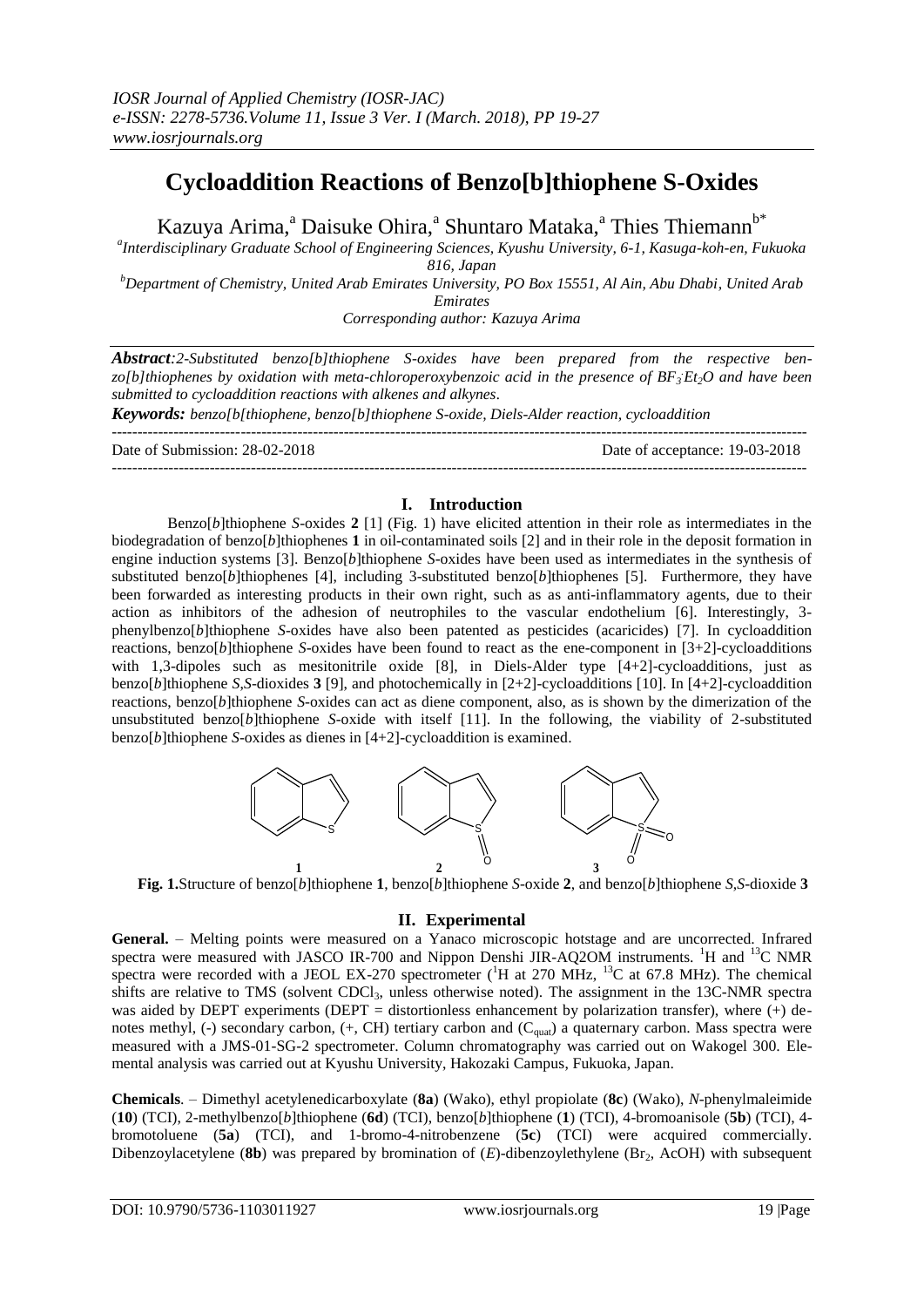double dehydrobromination (Et3N, benzene [12]). 2-Methylbenzo[*b*]thiophene *S*-oxide (**7d**) was prepared according to the literature [13].

**2-Benzo[***b***]thiopheneboronic acid** (**4**) (Scheme 1). – To benzo[*b*]thiophene (**1**, 2.0 g, 14.9 mmol) in dry THF (30 mL), cooled to -78 °C, *n*-butyllithium (*n*-BuLi) (5.73 mL, 14.9 mmol, 2.6 M) was added gradually. The resulting solution was warmed to rt and stirred for 3h. Then, the solution was recooled to -78 °C, and trimethylborate (1.55 g, 14.9 mmol) was added slowly. Thereafter, the mixture was warmed to rt, and stirred for 12h. Then, it was poured into 10w% aq, HCl (100 mL). The resulting mixture was extracted with  $CH_2Cl_2$  (100 mL) and othe organic phase was dried over anhydrous MgSO<sup>4</sup> and concentrated *in vacuo*. The product was washed with hexane (3 X 50 mL) and dried *in vacuo* to give **4** (2.05 g, 11.5 mmol, 77%) as a colorless solid, mp. 235.0 – 237.5 °C [Lit. > 200 °C{14}]). IR (KBr) *ν* 3052, 1516, 1354, 1176, 747, 703 cm<sup>-1</sup>; <sup>1</sup>H-NMR (270 MHz, CDCl<sub>3</sub>)  $\delta$  3.71-3.80 (2H, bs), 7.40-7.51 (2H, m), 7.94-8.03 (2H, m), 8.34 (1H, bs); <sup>13</sup>C-NMR (67.8 MHz, CDCl3) *δ* 122.6, 124.3, 124.4, 125.0, 133.1, 140.5, 143.2, 145.0.

**2-(***p***-Tolyl)benzo[***b***]thiophene (6a**). A solution of 2-benzothiopheneboronic acid (4, 1.0 g, 5.6 mmol) and *p*bromotoluene (**5a**, 1.15 g, 6.7 mmol), Pd(PPh<sub>3</sub>)<sub>4</sub> (116 mg, 0.1 mmol) in toluene (20 mL) and 2N aq. CsCO<sub>3</sub> (11.2 mL) was heated at 120 °C for 36h. Afterwards, the reaction mixture was poured into conc. aq. NaHCO<sub>3</sub> (100 mL) and extracted with  $CH_2Cl_2$  (100 mL). The organic phase was dried over anhydrous  $MgSO_4$ , and concentrated *in vacuo*. The residue was separated by column chromatography on silica gel (hexane/ether: 1:1) to give 2(*p*-tolyl)benzo[*b*]thiophene (**6a**, 184 mg, 15%) as a colorless solid, mp. 162 °C [Lit. 162-163 °C{15}]; IR (neat) v 3050, 2915, 1500, 1455, 810, 740, 725 cm<sup>-1</sup>; <sup>1</sup>H-NMR (270 MHz, CDCl<sub>3</sub>) δ 2.39 (s, 3H, CH<sub>3</sub>), 7.22 (2H, d,  ${}^{3}J = 8.0$  Hz),  $7.29 - 7.33$  (2H, m),  $7.49$  (1H, s),  $7.60$  (2H, d,  ${}^{3}J = 8.0$  Hz),  $7.70 - 7.80$  (2H, m);  ${}^{13}$ C-NMR (67.8) MHz, CDCl<sub>3</sub>) δ 21.2 (CH<sub>3</sub>), 118.8, 122.2, 123.4, 124.1, 124.4, 126.4, 129.6, 131.5, 138.3, 139.3, 140.8, 144.4; MS (EI, 70 eV)  $m/z$  (%) 224 (M<sup>+</sup>, 37). HRMS Found: 224.0665. Calcd. for C<sub>15</sub>H<sub>12</sub>S: 224.0660.

**2-(***p***-Tolyl)benzo[***b***]thiophene** *S***-oxide (7a). – A solution of 6a (132 mg, 0.59 mmol) in dry CH<sub>2</sub>Cl<sub>2</sub> (10 mL)** was cooled to 0 °C and BF<sub>3</sub> Et<sub>2</sub>O (4.9 g, 33.7 mmol) was added to it. Then, a solution of *m*-CPBA (123 mg, 0.71 mmol) in  $CH_2Cl_2$  (2.5 mL) was added dropwise to the solution, and the resulting mixture was stirred for 4h at rt. Thereafter, the reaction mixture was poured into conc. aq. NaHCO<sub>3</sub> (100 mL) and extracted with CH<sub>2</sub>Cl<sub>2</sub> (100 mL). The organic phase was washed with water (100 mL), dried over anhydrous MgSO<sub>4</sub> and concentrated *in vacuo*. The residue was submitted to column chromatography on silica gel (ether) to give **7a** (109 mg, 0.45 mmol, 77%) as a colorless solid, mp. 73°C; IR (neat) v 3026, 2918, 2854, 1582, 1505, 1448, 1063, 1025, 812, 756, 502 cm-1 ; <sup>1</sup>H-NMR (270 MHz, CDCl3) *δ* 2.42 (3H, s, CH3), 7.17-7.34 (3H, m). 7.35-7.52 (3H, m), 7.62  $(2H, d, {}^{3}J = 8.0 \text{ Hz})$ , 7.86 (1H, m); <sup>13</sup>C-NMR (67.8 MHz, CDCl<sub>3</sub>)  $\delta$  21.4 (CH<sub>3</sub>), 124.3, 125.6, 126.3, 127.0, 128.0, 128.1, 129.9, 132.2, 138.0, 139.8, 144.0, 152.4; MS (EI, 70 eV)  $m/z$  (%) 240 (M<sup>+</sup>, 21). HRMS Found: 240.0607. Calcd. for C<sub>15</sub>H<sub>12</sub>OS: 240.0609.

**2-(4-Methoxyphenyl)benzo[***b***]thiophene** (**6b**). – A mixture of 2-benzo[*b*]thiopheneboronic acid (**4**, 1.00 g, 5.6 mmol), *p*-iodoanisole (1.57 g, 6.7 mmol), and Pd(PPh<sub>3</sub>)<sub>4</sub> (348 mg, 0.3 mmol), in 2N aq. Na<sub>2</sub>CO<sub>3</sub> (5.6 mL) and toluene (20 mL) was heated under stirring at 100 °C for 12h. Thereafter, the cooled reaction mixture was poured into conc. aq.  $\text{Na}_2\text{CO}_3$  (100 mL) and extracted with  $\text{CH}_2\text{Cl}_2$  (50 mL). The organic phase was dried over anhydrous MgSO<sup>4</sup> and concentrated *in vacuo*. The residue was subjected to column chromatography on silica gel (hexane/ethyl acetate 2:1) to give **6b** (618 mg, 2.58 mmol, 46%) as colorless prisms, mp. 200 °C [Lit. 200- 201 °C{16}]; IR (neat) v 3060, 2940, 1600, 1495, 1250, 1020, 825, 735, 700 cm<sup>-1</sup>; <sup>1</sup>H NMR (270 MHz, CDCl<sub>3</sub>) *δ* 3.85 (3H, s, OCH3), 6.96 (2H, d, <sup>3</sup> *J* = 8.6 Hz), 7.25 – 7.36 (2H, m), 7.42 (1H, s), 7.65 (2H, d, <sup>3</sup> *J* = 8.6 Hz), 7.72 (1H, d,  ${}^{3}J$  = 7.9 Hz), 7.84 (1H, d,  ${}^{3}J$  = 8.2 Hz); <sup>13</sup>C-NMR (67.8 MHz, CDCl<sub>3</sub>)  $\delta$  55.4, 114.3, 118.1, 122.1, 123.2, 123.9, 124.4, 127.7, 128.2, 139.8, 140.8, 144.1, 159.7; MS (EI, 70 eV)  $m/z$  (%) 240 (M<sup>+</sup>, 100). HRMS Found: 240.0606. Calcd. for  $C_{15}H_{12}OS$ : 240.0609.

**(2-(4-Methoxyphenyl)benzo[***b***]thiophene** *S***-oxide** (**7b**). – To a solution of **6b** (300 mg, 1.24 mmol) in dry  $CH_2Cl_2$  (15 mL), cooled to -18 °C,  $BF_3Et_2O$  complex (4.9 g, 33.7 mmol) was added. Then, a solution of *m*-CPBA (700 mg, 4.1 mmol) in dry CH<sub>2</sub>Cl<sub>2</sub> (5 mL) was added dropwise to the solution at 0 °C, and the resulting mixture was stirred for 24h at 0 °C. Then, the reaction mixture was poured into conc. aq. NaHCO<sub>3</sub> (50 mL) and extracted with  $CH_2Cl_2$  (50 mL). The organic phase was washed with water and brine, was dried over anhydrous MgSO<sup>4</sup> and concentrated *in vacuo*. The residue was purified by column chromatography on silica gel (CH2Cl2:ether 2:1) to give **7b** (187 mg, 0.73 mmol, 59%) as light yellow prisms, mp. 145 °C; IR (KBr) ν 3054, 3002, 2958, 2832, 1603, 1530, 1498, 1433, 1290, 1254, 1245, 1178, 1029, 820 cm<sup>-1</sup>; <sup>1</sup>H NMR (270 MHz,  $CDCl_3$ )  $\delta$  6.98 (2H, d,  $\delta$  *J* = 8.6 Hz), 7.13 (1H, s), 7.35 – 7.52 (3H, m), 7.74 (2H, d,  $\delta$  *J* = 8.6 Hz), 7.90 (1H, d,  $\delta$ *J* = 8.2 Hz); <sup>13</sup>C-NMR (67.8 MHz, CDCl3) *δ* 55.4, 114.6, 123.4, 124.4, 126.3, 127.9, 128.4, 128.8, 132.2, 138.1,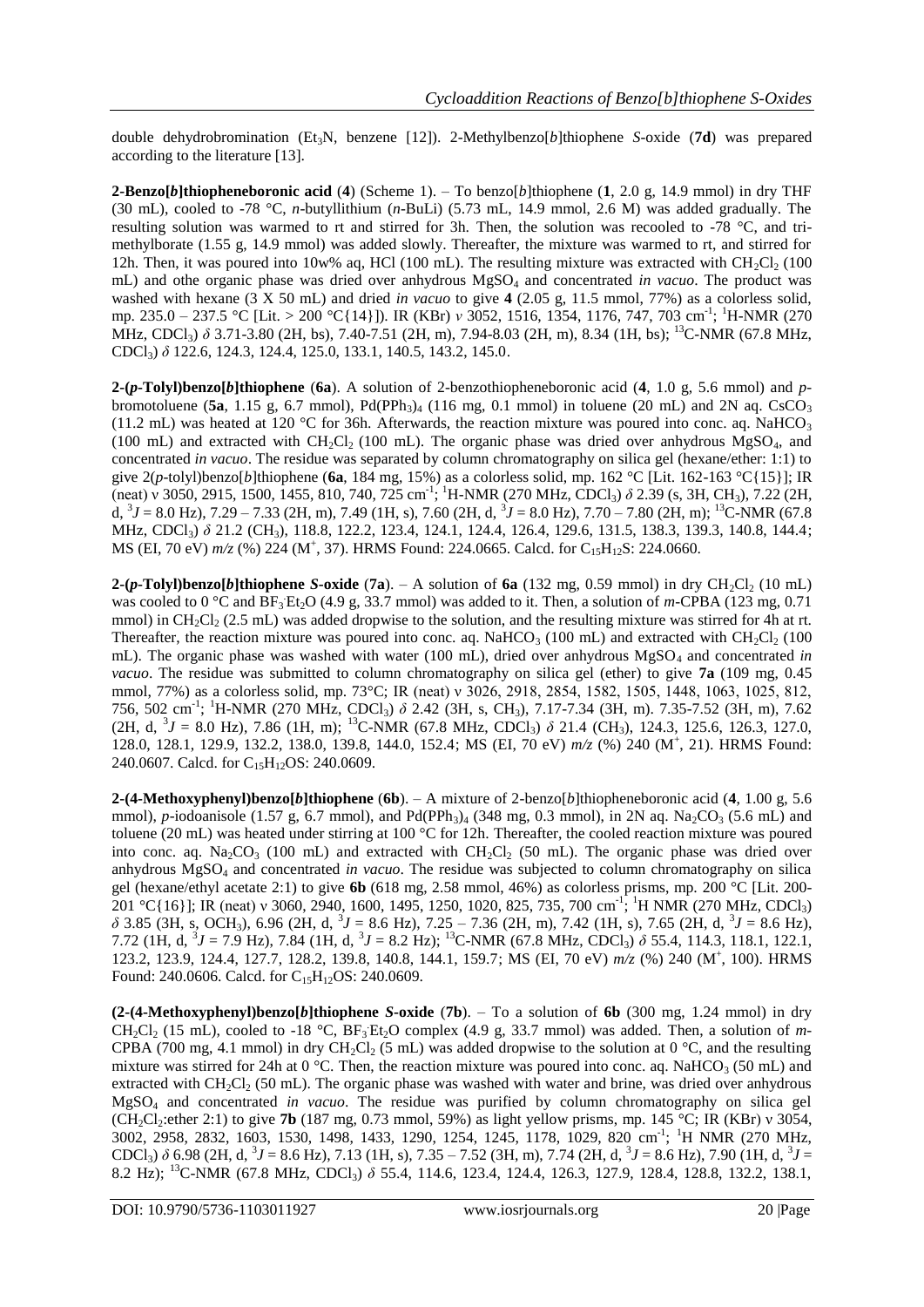143.7, 151.9, 160.6; MS (EI, 70 eV)  $m/z$  (%) 256 (M<sup>+</sup>, 89). HRMS Found: 256.0556. Calcd. for C<sub>15</sub>H<sub>12</sub>O<sub>2</sub>S: 256.0558.

**2-(4-Nitrophenyl)benzo[***b*]thiophene (6c). – A solution of 2-benzo[*b*]thiopheneboronic acid (4, 1.00 g, 5.6) mmol), 4-bromonitrobenzene (1.24 g, 6.2 mmol),  $Pd(PPh<sub>3</sub>)<sub>4</sub>$  (116 mg, 0.1 mmol) in a mixed solution of aq. Na<sub>2</sub>CO<sub>3</sub> (11.2 mL) and toluene (20 mL) was heated at 100 °C for 12h. Afterwards, the reaction mixture was poured into conc. aq. NaHCO<sub>3</sub> (100 mL) and extracted with CH<sub>2</sub>Cl<sub>2</sub> (3 X 20 mL). The organic phase was dried over anhydrous MgSO<sub>4</sub> and concentrated *in vacuo*. The residue was subjected to column chromatography on silica gel (hexane/ether 1:1) to give **6c** (1.04 g, 4.1 mmol, 73%) as a yellow solid, mp. 200 °C (sublimation), [Lit. 201 ° {17}]); IR (neat) ν 3310 (bs, OH), 2968, 1524, 1484, 1374, 1302, 1257, 1195, 1144, 1048, 1027, 973, 948, 932 cm<sup>-1</sup>; <sup>1</sup>H NMR (270 MHz, CDCl<sub>3</sub>) δ 7.34 – 7.48 (2H, m), 7.73( 1H, s), 7.81 – 7.91 (4H, m), 8.30 (2H, d,  ${}^{3}J = 9.0$  Hz); <sup>13</sup>C-NMR (67.8 MHz, CDCl<sub>3</sub>)  $\delta$  122.4, 124.3, 124.4, 125.0, 125.5, 126.7, 130.0, 132.6, 140.1, 140.5, 141.1, 147.1; MS (EI, 70 eV)  $m/z$  (%) 255 (M<sup>+</sup>, 100).

**2-(4-Nitrophenyl)benzo[***b***]thiophene** *S***-oxide (7c**). – To a solution of 6c (300 mg, 1.24 mmol) in dry CH<sub>2</sub>Cl<sub>2</sub> (15 mL), cooled to -15 °C, was added  $BF_3Et_2O$  complex (880 mg, 6.2 mmol). To the ensuing mixture, warmed to 0 °C, was added dropwise a solution of m-CPBA (257 mg, 1.5 mmol) in dry CH<sub>2</sub>Cl<sub>2</sub> (5 mL). The resulting reaction mixture was stirred for 8h at 0 °C. Thereafter, it was poured into conc. aq. NaHCO3 (50 mL) and extracted with CH<sub>2</sub>Cl<sub>2</sub> (2 X 25 mL). The organic phase was washed with water (50 mL), dried over anhydrous MgSO<sup>4</sup> and concentrated *in vacuo*. The residue was subjected to column chromatography on silica gel (Et2O/CHCl<sup>3</sup> 2:1) to give **7c** (187 mg, 0.73 mmol, 59%) as a yellow solid, mp. 145 °C; IR (neat) ν 3382 (bs, OH), 2972, 2928, 1633, 1603, 1490, 1454, 1354, 1204, 1122, 1058, 998, 970, 843, 782 cm<sup>-1</sup>; <sup>1</sup>H NMR (270 MHz, CDCl<sub>3</sub>) δ 7.47 – 7.68 (4H, m), 7.94 – 8.09 (3H, m), 8.38 (2H, d, <sup>3</sup>J = 9.0 Hz); <sup>13</sup>C-NMR (67.8 MHz, CDCl3) *δ* 124.4, 125.3, 126.6, 127.3, 127.6, 129.5, 130.3, 132.7, 136.9, 144.8, 147.8, 149.8; MS (EI, 70 eV) *m/z* (%) 271 (M<sup>+</sup>, 100). HRMS Found: 271.0303. Calcd. for C<sub>14</sub>H<sub>9</sub>O<sub>3</sub>NS: 271.0303.

**Cycloaddition of 2-methylbenzo[***b***]thiophene** *S***-oxide (7d) to dimethyl acetylenedicarboxylate (8a): Dimethyl 3-methylnaphthalene-1,2-dicarboxylate (9a) [13]**. – A solution of **7d** (82 mg, 0.55 mmol) and dimethyl acetylenedicarboxylate (**8a**, 172 mg, 1.0 mmol) in benzene (2 mL) was held at 80 °C for 34h. The reaction mixture was concentrated *in vacuo* and submitted to column chromatography on silica gel (hexane/ether 3:1) to give 2-methylbenzo[*b*]thiophene (**6d**, 50 mg, 62%) and dimethyl 3-methylnaphthalene-1,2-dicarboxylate (**9a**, 45 mg, 32%) as a slowly crystallizing, colorless oil; IR (neat) ν 2950, 2924, 2850, 1732, 1438, 1276, 1236, 1203, 1179, 1136, 1068 cm<sup>-1</sup>; <sup>1</sup>H NMR (270 MHz, CDCl<sub>3</sub>)  $\delta$  2.56 (3H, s, CH<sub>3</sub>), 3.94, (3H, s, CO<sub>2</sub>Me), 3.99 (3H, s, CO<sub>2</sub>Me), 7.51 – 7.56 (2H, m), 7.77 (1H, s), 8.07 – 8.12 (2H, m); <sup>13</sup>C-NMR (67.8 MHz, CDCl<sub>3</sub>, DEPT 90, DEPT 135) *δ* 20.5 (+, CH<sub>3</sub>), 52.5 (+, CO<sub>2</sub>Me), 52.7 (+, CO<sub>2</sub>Me), 125.7 (+, CH), 127.1 (+, CH), 127.5 (+, CH). 127.7 (+, CH), 128.2 (C<sub>quat</sub>), 132.6 (CH), 134.1 (C<sub>quat</sub>), 135.9 (C<sub>quat</sub>), 168.4 (C<sub>quat</sub>, CO), 168.7 (C<sub>quat</sub>, CO); MS (EI, 70 eV)  $m/z$  (%) 258 (M<sup>+</sup>, 60), 227 (96), 226 (96), 168 (100).

**Cycloaddition of 2-methylbenzo[***b***]thiophene** *S***-oxide (7d) to dibenzoylacetylene (8b): 1,2-Dibenzoyl-3 methylnapthalene (9b)**. – A solution of 2-methylbenzo[*b*]thiophene *S*-oxide (**7d**, 100 mg, 0.61 mmol) and dibenzoylacetylene (**8b**, 142 mg, 0.61 mmol) in benzene (1 mL) was held at reflux for 34h. Then, the cooled reaction mixture was concentrated *in vacuo* and submitted to column chromatography on silica gel to give 2 methylbenzo[*b*]thiophene (**6d**, 19 mg, 21%) and 1,2-dibenzoyl-3-methylnapththalene (**9b** 89 mg, 42%) as a yellow solid, mp. 145 °C; IR (neat) ν 3060, 3022, 2962, 2924, 1666, 1596, 1449, 1265, 1232, 890, 755, 701 cm-1 ; <sup>1</sup>H NMR (270 MHz, CDCl3) *δ* 2.26 (3H, s, CH3), 7.27 (4H, m), 7.41 – 7.50 (5H, m), 7.60 – 7.64 (4H, m), 7.76 (1H, s), 7.81 (1H, d,  ${}^{3}J = 8.2$  Hz); <sup>13</sup>C-NMR (67.8 MHz, CDCl<sub>3</sub>, DEPT 90, DEPT 135)  $\delta$  20.2 (+, CH<sub>3</sub>), 126.0 (+, CH), 126.6 (+, CH), 127.2 (Cquat), 127.6 (+, CH), 128.4 (+, CH), 128.5 (+, CH), 129.8 (+, CH), 130.1(5) (+, CH), 130.2 (+, CH), 131.9 (C<sub>quat</sub>), 133.6 (+, CH), 133.6(5) (+, CH), 136.3 (C<sub>quat</sub>), 137.4(5) (C<sub>quat</sub>), 137.5 (C<sub>quat</sub>), 138.0 (C<sub>quat</sub>), 198.3 (C<sub>quat</sub>, CO), 198.5 (C<sub>quat</sub>, CO); MS (EI, 70 eV)  $m/z$  (%) 350 (M<sup>+</sup>, 100), 273 (M<sup>+</sup>-C<sub>6</sub>H<sub>5</sub>, 75), 245 (M+ $-C_6H_5CO$ , 64), 215 (59), 202 (58), 105 (80), 77 (59). HRMS Found: 350.1307. Calcd. for  $C_{25}H_{18}O_2$ : 350.1307.

**Cycloaddition of 2-methylbenzo[***b***]thiophene** *S***-oxide (7d) to ethyl propiolate (8c): ethyl 3 methylnaphthalene-1-carboxylate (9c) [18].** – A solution of 2-methylbenzo[*b*]thiophene *S*-oxide (**7d**, 100 mg, 0.61 mmol) and ethyl propiolate (**8c**, 180 mg, 1.83 mmol) in benzene (1 mL) was held at 80 °C for 72h. Column chromatography of the reaction mixture on silica gel (hexane/ether 5:1) gave 2-methylbenzo[*b*]thiophene (**6d**, 12 mg, 13%) and ethyl 3-methylnaphthalene-1-carboxylate (**9c**, 15 mg, 12%) as a colorless oil; IR (neat) ν 2922, 1714, 1509, 1291, 1244, 1190, 1151, 1042, 1028, 794 cm<sup>-1</sup>; <sup>1</sup>H NMR (270 MHz, CDCl<sub>3</sub>) δ 1.47 (3H, t, <sup>3</sup>J = 7.2 Hz), 2.54 (3H, s, CH<sub>3</sub>), 4.47 (2H, q, <sup>3</sup>J = 7.2 Hz), 7.45 – 7.54 (2H, m), 7.77 – 7.79 (2H, m), 8.02 (1H, d, <sup>4</sup>J = 1.6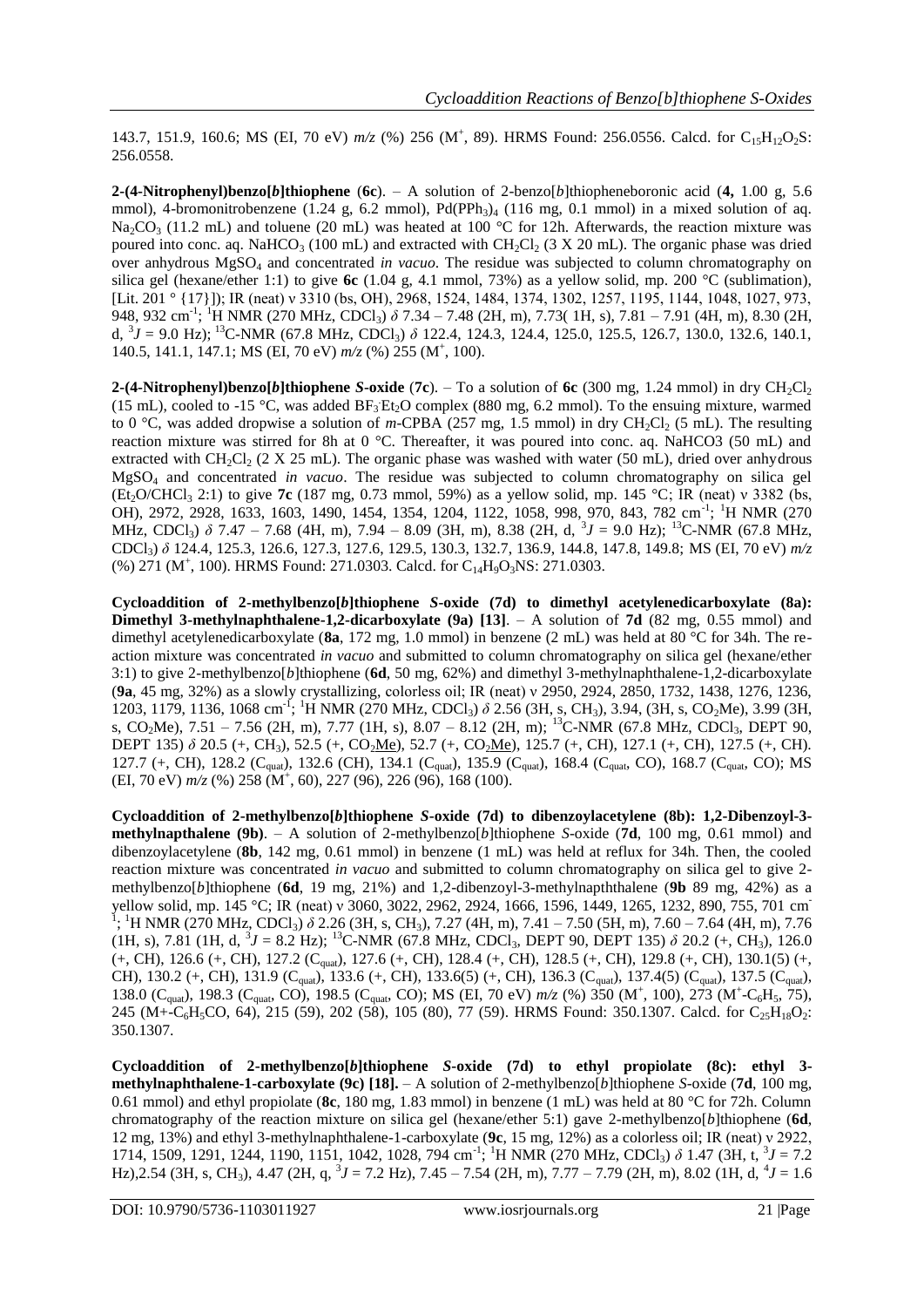Hz), 8.82 (1H, d,  $3J = 8.0$  Hz); <sup>13</sup>C-NMR (67.8 MHz, CDCl<sub>3</sub>, DEPT 90, DEPT 135)  $\delta$  14.4 (+, CH<sub>3</sub>), 19.4 (+, CH<sub>3</sub>), 61.0 (-), 125.6 (+, CH), 126.2 (+, CH), 126.7 (+, CH), 127.4 (C<sub>quat</sub>), 127.9 (+, CH), 129.5 (C<sub>quat</sub>), 132.2 (+, CH), 134.1 (C<sub>quat</sub>), 134.2 (C<sub>quat</sub>), 167.7 (C<sub>quat</sub>, CO); MS (EI, 70 eV)  $m/z$  (%) 214 (M<sup>+</sup>, 38), 186 (19), 169 (75), 141 (85), 139 (49), 115 (100). HRMS Found: 214.0992. Calcd. For C<sub>14</sub>H<sub>14</sub>O<sub>2</sub>: 214.0994.

**Cycloaddition of 2-methylbenzo[***b***]thiophene** *S***-oxide (7d) to** *N***-phenylmaleimide (10): 4-Methyl-2-phenyl-1***H***-benz[***e***]isoindole-1,3(2***H***)-dione (9d) [19]. -** A solution of 2-methylbenzo[*b*]thiophene *S*-oxide (**7d**, 100 mg, 0.61 mmol) and *N*-phenylmaleimide (**10**, 105 mg, 0.61 mmol) in toluene (1 mL) was held at 110 °C for 72h. The reaction mixture was concentrated *in vacuo*, and the reside was submitted to column chromatography on silica gel (hexane/ether 2:1) to give 2-methylbenzo[*b*]thiophene (**6d**, 10 mg, 11%) and 4-methyl-2-phenyl-1*H*benz[*e*]isoindole-1,3(2*H*)-dione (**9d**, 30 mg, 17%) as a pale yellow solid; mp. 183 – 185 °C; IR (KBr) ν 2920, 1712, 1459, 1376, 1113, 765; <sup>1</sup>H NMR (270 MHz, CDCl<sub>3</sub>)  $\delta$  2.86 (3H, s, CH<sub>3</sub>), 7.38 – 7.55 (5H, m), 7.68 (2H, m), 7.88 (1H, m), 7.96 (1H, s), 8.98 (1H, d. <sup>3</sup>J = 6.6 Hz); <sup>13</sup>C-NMR (67.8 MHz, CDCl<sub>3</sub>, DEPT 90, DEPT 135) *δ* 18.2 (CH<sub>3</sub>), 123.4 (+, 2C), 125.1 (+, CH), 126.8 (+, 2 CH), 127.9 (+, 2 CH), 128.8 (+, CH), 129.8 (C<sub>quat</sub>), 130.7  $(C_{\text{quat}})$ , 134.1  $(C_{\text{quat}})$ , 134.7  $(C_{\text{quat}})$ , 136.0 (+, 2 CH), 138.2  $(C_{\text{quat}})$ , 140.1  $(C_{\text{quat}})$ , 174.9  $(C_{\text{quat}})$ , CO), 175.5  $(C_{\text{quat}})$ CO); MS (EI, 70 eV) m/z (%) 287 (M+, 100), 259 (42), 243 (29), 139 (31). HRMS Found: 287.0946. Calcd. for  $C_{19}H_{13}O_2N$ : 287.0946.

**Cycloaddition of 2-(4-methoxyphenyl)benzo[***b***]thiophene** *S***-oxide (7b) to dimethyl acetylenedicarboxylate (8a). –** A solution of 2-(4-methoxyphenyl)benzo[*b*]thiophene *S*-oxide (**7b**, 37.5 mg, 0.15 mmol) and dimethyl acetylenedicarboxylate (85 mg, 0.60 mmol) in toluene (1 mL) was heated at 110 °C for 48h. Thereafter, the solution was concentrated *in vacuo* and subjected to column chromatography on silica gel (hexane/ether 2:1) to give 2-(4-methoxyphenyl)benzo[*b*]thiophene (**6b**, 5 mg, 13%) and dimethyl 3-(4-methoxyphenyl)naphthalene-1,2-dicarboxylate (**11a**, 22 mg, 42%) as a colorless oil; IR (neat) ν 2918, 1722, 1689, 1511, 1277, 1219, 1036 cm<sup>-1</sup>; <sup>1</sup>H NMR (270 MHz, CDCl<sub>3</sub>)  $\delta$  3.67 (3H, s, OMe), 3.86 (CO<sub>2</sub>Me), 4.01 (3H, s, CO<sub>2</sub>Me), 6.96 (2H, d, <sup>3</sup>J = 8.6 Hz), 7.34 (2H, d,  $3J = 8.6$  Hz), 7.58 (2H, m), 7.88 (1H, m), 7.92 (1H, s), 8.15 (1H, m); <sup>13</sup>C-NMR (67.8 MHz, CDCl<sub>3</sub>, DEPT 90, DEPT 135) *δ* 52.5 (CO<sub>2</sub>Me), 52.9 (CO<sub>2</sub>Me), 55.3 (OCH<sub>3</sub>), 113.8 (+, CH, 2C), 125.6 (+, CH), 127.8 (+, CH), 127.9 (+, CH), 128.3 (+, CH), 128.8 (C<sub>quat</sub>), 129.6 (+, CH, 2C), 130.1 (C<sub>quat</sub>), 130.9 (C<sub>quat</sub>), 131.6  $(+, CH)$ , 132.5 (C<sub>quat</sub>), 133.7 (C<sub>quat</sub>). 136.7 (C<sub>quat</sub>), 159.2 (C<sub>quat</sub>), 168.2 (C<sub>quat</sub>, 2C, CO); MS (EI, 70 eV)  $m/z$  (%) 350 (M<sup>+</sup>, 100), 319 (24), 189 (23). HRMS Found: 350.1152. Calcd. for C<sub>21</sub>H<sub>18</sub>O<sub>5</sub>: 350.1154.

**Cycloaddition of 2-(4-nitrophenyl)benzo[***b***]thiophene** *S***-oxide (7c) to dibenzoylacetylene (8b): 1,2- Dibenzoyl-3-(4-nitrophenyl)naphthalene** (**11b**). – A solution of **7c** (54 mg, 0.20 mmol) and dibenzoylacetylene (**8b**, 95 mg, 0.4 mmol) in toluene (1 mL) was heated at 110 °C for 48h. Thereafter, the solvent was removed *in vacuo* and the residue was subjected to column chromatography on silica gel (ether) to give 11b (40 mg, 44%) as a yellow solid, mp. 187 °C; <sup>1</sup>H NMR (270 MHz, CDCl<sub>3</sub>)  $\delta$  7.26 – 7.28 (4H, m), 7.41  $-7.50$  (5H, m),  $7.60 - 7.64$  (4H, m),  $7.74$  (2H, d,  $3J = 8.2$  Hz),  $7.81$  (1H, d,  $3J = 8.2$  Hz),  $7.95$  (1H, s), 8.28 (2H, d, <sup>3</sup> *J* = 8.9 Hz); <sup>13</sup>C-NMR (67.8 MHz, CDCl3, DEPT 90, DEPT 135) *δ* 126.0 (+, CH), 126.6 (+, CH), 127.2 (Cquat), 127.6 (+, CH), 128.1 (+, 2C, CH), 128.4 (+, CH), 128.5 (+, CH), 129.8 (+, CH), 130.1(5) (+, CH), 130.2  $(+, CH)$ , 130.4  $(+, 2CH)$ , 130.8  $(C_{\text{quat}})$ , 132.9  $(C_{\text{quat}})$ , 133.6  $(+, CH)$ , 133.6(5)  $(+, CH)$ , 136.3  $(C_{\text{quat}})$ , 137.4(5) (Cquat), 137.5 (Cquat), 138.0 (Cquat), 142.1 (Cquat), 198.3 (Cquat, CO), 198.5 (Cquat, CO); MS (EI, 70 eV) *m/z* (%) 457 (M<sup>+</sup>, 44). HRMS Found: 457.1316. Calcd. for C<sub>30</sub>H<sub>19</sub>O<sub>4</sub>N: 457.1314.

**Cycloaddition of 2-(4-methoxyphenyl)benzo[***b***]thiophene** *S***-oxide (7b) to** *N***-phenylmaleimide (10):** – A solution of **7b** (53 mg, 0.21 mmol) and *N*-phenylmaleimide (**10**, 72 mg, 0.42 mmol) in toluene (1 mL) was held at 110 °C for 48h. Thereafter, the solvent was evaporated *in vacuo*, and the residue was subjected to column chromatography on silica gel (hexane/ether 1:1) to give 4-(4-methoxyphenyl)-2-phenyl-1*H*-benz[*e*]isoindole-1,3(2*H*)-dione (**12a**, 6 mg, 8%) as a pale yellow solid; mp. 141 °C; IR (KBr) ν 2924, 2850, 1714, 1512, 1378, 1263, 1181, 1030 cm<sup>-1</sup>; <sup>1</sup>H NMR (270 MHz, CDCl<sub>3</sub>)  $\delta$  3.86 (3H, s, OCH<sub>3</sub>), 6.96 (2H, d, <sup>3</sup>J = 8.9 Hz), 7.26 – 7.89  $(9H, m)$ , 7.43 (1H, s), 7.64 (2H, d,  $3J = 7.9$  Hz); MS (EI, 70 eV)  $m/z$  379 (M<sup>+</sup>, 100), 232 (9), 189 (14). HRMS Found: 379.1215. Calcd. for C<sub>25</sub>H<sub>17</sub>O<sub>3</sub>N: 379.1208, and 3a,9b-dihydro-4-(4-methoxyphenyl)-2-phenyl-1Hbenz[*e*]isoindole-1,3(2*H*)-dione (**12b**, 32 mg, 40%) as a yellow solid; mp. 125 °C; IR (KBr) ν 3070, 2930, 2836, 1714, 1607, 1515, 1379, 1273, 1253, 1183, 1033, 911, 731 cm<sup>-1</sup>; <sup>1</sup>H NMR (270 MHz, CDCl<sub>3</sub>) δ 3.76 (3H, s, OCH<sub>3</sub>), 4.48 (2H, s), 6.79 (1H, s), 6.87 (2H, d, <sup>3</sup>J = 8.9 Hz), 7.09 – 7.36 (6H, m), 7.31 (2H, d, <sup>3</sup>J = 7.9 Hz), 7.54 (2H, d, <sup>3</sup> *J* = 8.9 Hz), 7.69 (1H, m); <sup>13</sup>C-NMR (67.8 MHz, CDCl3, DEPT 90, DEPT 135) *δ* 44.6 (+, CH), 45.1 (+, CH), 56.3 (OCH<sub>3</sub>), 114.8 (+, CH, 2C), 125.5 (+, CH), 126.6 (C<sub>quat</sub>), 127.2 (+, CH, 2C), 128.5 (+, CH, 2C), 128.8 (+, CH), 129.2 (+, CH, 2C), 129.4 (+, CH), 129.5 (+, CH), 129.9 (+, 2C, CH), 131.3 (C<sub>quat</sub>), 132.4 (C<sub>quat</sub>), 132.8 (C<sub>quat</sub>), 133.1 (C<sub>quat</sub>), 160.5 (C<sub>quat</sub>), 176.3 (C<sub>quat</sub>, NCO), 177.3 (Cquat, NCO); MS (FAB, 3-nitrobenzyl alcohol)  $m/z$  (%) 382 (MH<sup>+</sup>, 7), 381 (M<sup>+</sup>, 8). HRMS Found: 382.1446. Calcd. for C<sub>25</sub>H<sub>20</sub>O<sub>3</sub>N: 382.1443 (MH<sup>+</sup>, FAB).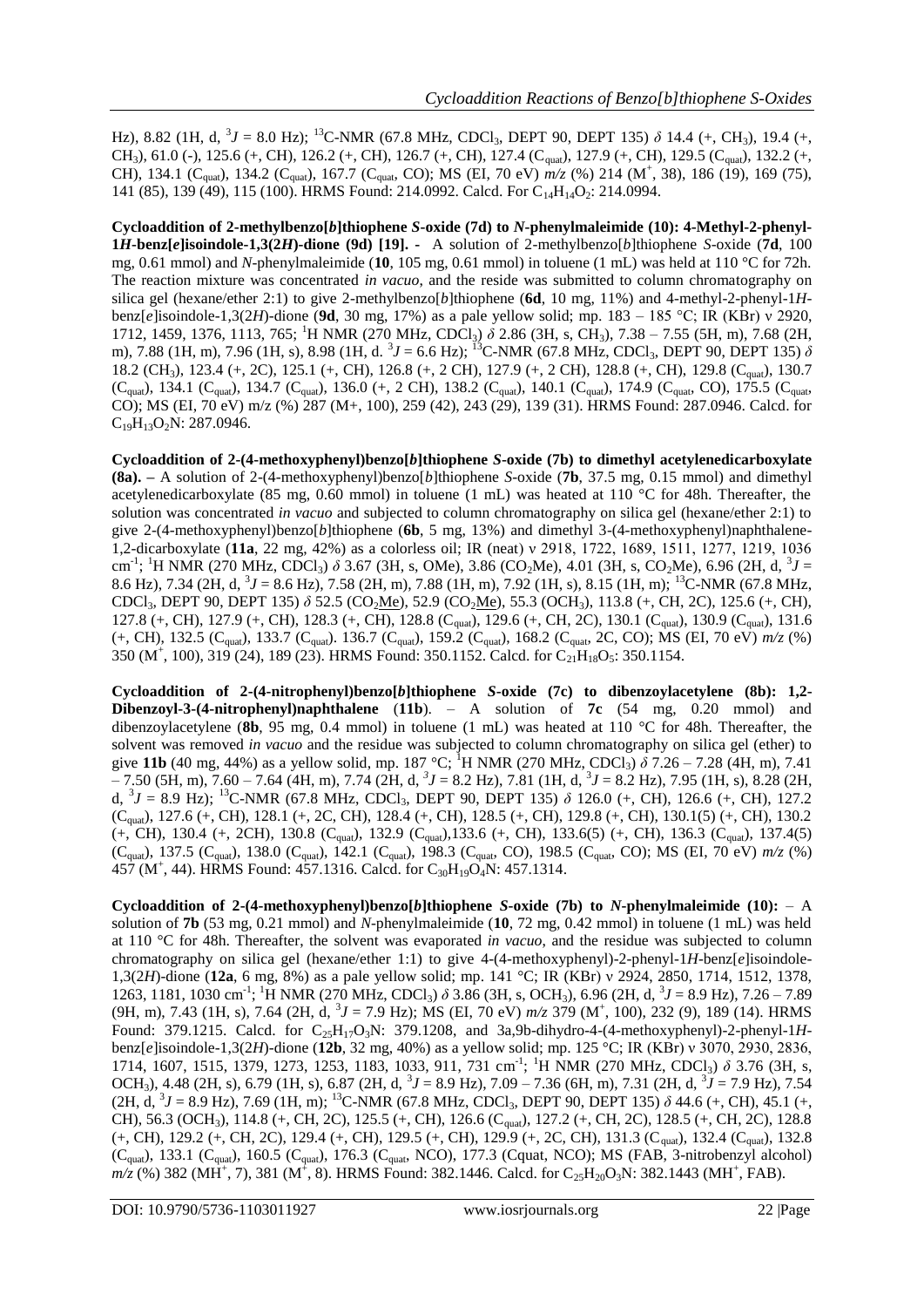**Cycloaddition of 2-(4-nitrophenyl)benzo[***b***]thiophene** *S***-oxide (7c) to** *N***-phenylmaleimide (10).** – A solution of 2-(4-nitrophenyl)benzo[*b*]thiophene *S*-oxide (**7c**, 56 mg, 0.21 mmol) and *N*-phenylmaleimide (**10**, 72 mg, 0.42 mmol) in toluene (1 mL) was held at 110 °C for 48h. Thereafter, the solvent was evaporated *in vacuo* and the residue was submitted to column chromatography on silica gel (ether/hexane 2:1) to give 3a,9b-dihydro-4- (4-nitrophenyl)-2-phenyl-1*H*-benz[*e*]isoindole-1,3(2*H*)-dione (**12c**, 44 mg, 52%) as a yellow solid; mp. 124 °C; IR (KBr) v 3070, 2930, 2836, 1714, 1607, 1515, 1379, 1273, 1253, 1183, 1033, 911, 731 cm<sup>-1</sup>; <sup>1</sup>H NMR (270 MHz, CDCl<sub>3</sub>) δ 4.63 (2H, s), 7.06 (1H, s), 7.22 – 7.45 (8H, m), 7.80 – 7.83 (3H, m), 8.26 (2H, d, <sup>3</sup>J = 8.9 Hz); <sup>13</sup>C-NMR (67.8 MHz, CDCl<sub>3</sub>, DEPT 90, DEPT 135)  $\delta$  43.1 (+, CH), 43.8 (+, CH), 123.8 (+, CH, 2C), 126.1 (+, CH, 2C), 127.1 (+, CH, 2C), 128.3 (+, CH), 128.7 (+, CH), 128.9 (+, CH, Cquat, [2C]), 129.1 (+, CH, 2C), 129.2  $(+, CH)$ , 129.4  $(+, CH)$ , 129.7  $(+, CH)$ , 130.9  $(C_{quat})$ , 131.5  $(C_{quat})$ , 145.5  $(C_{quat})$ , 147.1  $(C_{quat})$ , 174.9  $(C_{quat})$ NCO), 175.7 (C<sub>quat</sub>, NCO); MS (EI, 70 eV) *m/z* 397 (M<sup>+</sup>, 5), 307 (39), 289 (17), 154 (100), 136 (53). HRMS Found: 397.1182. Calcd. for  $C_{24}H_{17}O_4N_2$ : 397.1188.

**Cycloaddition of 3-methylthiophene** *S***-oxide prepared** *in situ* **to** *N***-phenylmaleimide (10).** – To a solution of 3-methylthiophene (13, 980 mg, 10 mmol) and *N*-phenylmaleimide (10, 3.46 g, 20 mmol) in CH<sub>2</sub>Cl<sub>2</sub> (2 mL) was added dropwise a solution of *m*-CPBA (4.9 g, 50w%, 15 mmol) in CH<sub>2</sub>Cl<sub>2</sub> (10 mL) within 45 min. at 0 °C. After the mixture was stirred for 8h at rt, it was poured into NaHCO<sub>3</sub> (150 mL) and extracted with CH<sub>2</sub>Cl<sub>2</sub> (3 X 20) mL). The organic layer was dried over anhydrous MgSO<sup>4</sup> and concentrated *in vacuo*. The residue was subjected to column chromatography on silica gel (ether) to give *N*-phenyl-5-methyl-7-thiabicyclo[2.2.1]hept-5-ene-2,3 carboximide 7-oxide (**14a**, 430 mg, 15%) as a colorless solid, mp. 165-166 °C; IR (KBr) ν 3056, 2970, 2912, 1711, 1496, 1194, 1080, 698, 624 cm<sup>-1</sup>; <sup>1</sup>H NMR (270 MHz, CDCl<sub>3</sub>) δ 1.93 (3H, s, CH<sub>3</sub>), 4.12 (1H, m), 4.20 (2H, m), 4.21 (1H, m), 5.91 (1H, m), 7.13 (2H, m), 7.46 (3H, m); <sup>13</sup>C-NMR (67.8 MHz, CDCl3) *δ* 18.2, 44.6, 45.8, 64.4, 67.8, 120.3, 126.5, 129.1, 129.3, 131.5, 140.0, 174.3, 174.5; MS (FAB, 3-nitrobenzyl alcohol) m/z  $(\%)$  288 (MH<sup>+</sup>, 81). HRMS Found: 288.0688. Calcd. for C<sub>15</sub>H<sub>13</sub>NO<sub>3</sub>S: 288.0694 (MH<sup>+</sup>).

**Cycloaddition of 2,3,4-tribromo-4-methylthiophene** *S***-oxide prepared** *in situ* **to** *N***-phenylmaleimide (10).** – A mixture of 2,3,4-tribromo-4-methylthiophene (**15**, 1.10 g, 3.3 mmol), *N*-phenylmaleimide (1.14 g, 6.6 mmol) and  $m$ -CPBA (1.70 g, 4.9 mmol) in CH<sub>2</sub>Cl<sub>2</sub> (20 mL) was heated under reflux for 46h. Thereafter, the cooled reaction mixture was poured into aq.  $Na_2CO_3$  (50 mL) and extracted with ether (2 X 20 mL). The organic phase was dried over MgSO<sup>4</sup> and concentrated *in vacuo*. Addition of ether (20 mL) led to a precipitation (150 mg), which was filtered off. The residue was subjected to column chromatography on silica gel (hexane/ether 5:1  $\rightarrow$ hexane/ether 2.5:1) to give 3,4,5-tribromo-6-methylphthalimide (**14b**, 280 mg, 18%) as colorless needles, mp. 196-198 °C; IR (KBr) ν 1718, 1503, 1385, 1283, 1124, 750, 686 cm-1 ; <sup>1</sup>H NMR (270 MHz, CDCl3) *δ* 2.92 (3H, s, CH3), 7.38 – 7.55 (5H, m); <sup>13</sup>C-NMR (67.8 MHz, CDCl3) *δ* 19.4, 120.0, 126.7, 128.5, 128.8, 129.2, 129.2[5], 131.1, 137.0, 140.0, 141.4, 163.3, 163.9; MS (FAB, 3-nitrobenzyl alcohol)  $m/z$  (%) 476 ([<sup>81</sup>Br<sub>3</sub>]MH<sup>+</sup>, 31), 474  $({[^{81}Br_2^{79}Br]MH+$ , 100), 472  $({[^{81}Br^{79}Br_2]MH^+, 95})$ , 470  $({[^{79}Br_3]MH^+, 32})$ , 448  $({[^{81}Br_3]MH^+CO, 9})$ , 446  $({[^{81}Br_2^{79}Br]MH^+CO, 28})$ , 444  $({[^{81}Br^{79}Br_2]MH^+CO, 27})$ , 442  $({[^{79}Br_3]MH^+CO, 9})$ , 430  $({[^{81}Br_2^{79}Br]MH^+CO^-})$ CH<sub>2</sub>, 11), 426 [<sup>81</sup>Br<sup>79</sup>Br<sub>2</sub>]MH<sup>+</sup>-COCH<sub>2</sub>, 11), 367 ([<sup>81</sup>Br<sub>2</sub>]MH<sup>+</sup>-CO-HBr, 6), 365 ([<sup>81</sup>Br<sup>79</sup>Br]MH<sup>+</sup>-CO-HBr, 11), 363  $\left(\frac{79}{8}Br_2\right]MH^+$ -CO-HBr, 6), and *N*-phenyl-1,4,5-tribromo-6-methyl-7-thiabicyclo[2.2.1]hept-5-ene-2,3dicarboximide 7-oxide (**14c**, 30 mg, 2%) as colorless crystals, mp. 206-207 °C; IR (KBr) ν 3066, 2982, 2924, 2852, 1711, 1498, 1381, 1195, 1116, 1097, 912, 729, 694 cm<sup>-1</sup>; <sup>1</sup>H NMR (270 MHz, CDCl<sub>3</sub>) δ 1.94 (3H, s, CH<sub>3</sub>), 3.94 (1H, d,  ${}^{3}J = 8.0$  Hz), 3.94 (1H, d,  ${}^{3}J = 8.0$  Hz), 7.17 (3H, m), 7.46 (3H, m); <sup>13</sup>C-NMR (67.8 MHz, CDCl3) *δ* 15.6, 51.1, 53.4, 76.5, 79.8, 123.5, 125.0, 126.5, 128.3, 136.2, 142.3, 169.8, 171.0; MS (FAB, 3 nitrobenzyl alcohol)  $m/z$  (%) 528 [<sup>81</sup>Br<sub>3</sub>]MH<sup>+</sup>, 1), 526 ([<sup>81</sup>Br<sub>2</sub><sup>79</sup>Br]MH<sup>+</sup>, 3), 524 ([<sup>81</sup>Br<sup>79</sup>Br<sub>2</sub>]MH<sup>+</sup>, 3), 522  $([^{79}Br]_3MH^+, 1).$ 

#### **III. Results and Discussion**



**Scheme 1.** Preparation of benzo[*b*]thienyl-2-boronic acid (**4**)

2-Substituted benzo[*b*]thiophenes **6** were synthesized by Suzuki-Miyaura reaction of benzo[*b*]thienyl-2-boronic acid (**4**) and bromoarenes **5** (Scheme 2). The preparation of benzo[*b*]thiophene *S*-oxides **7** from the respective benzo[b]thiophenes **6** followed an established route. Mostly, benzo[*b*]thiophene *S*-oxides have been prepared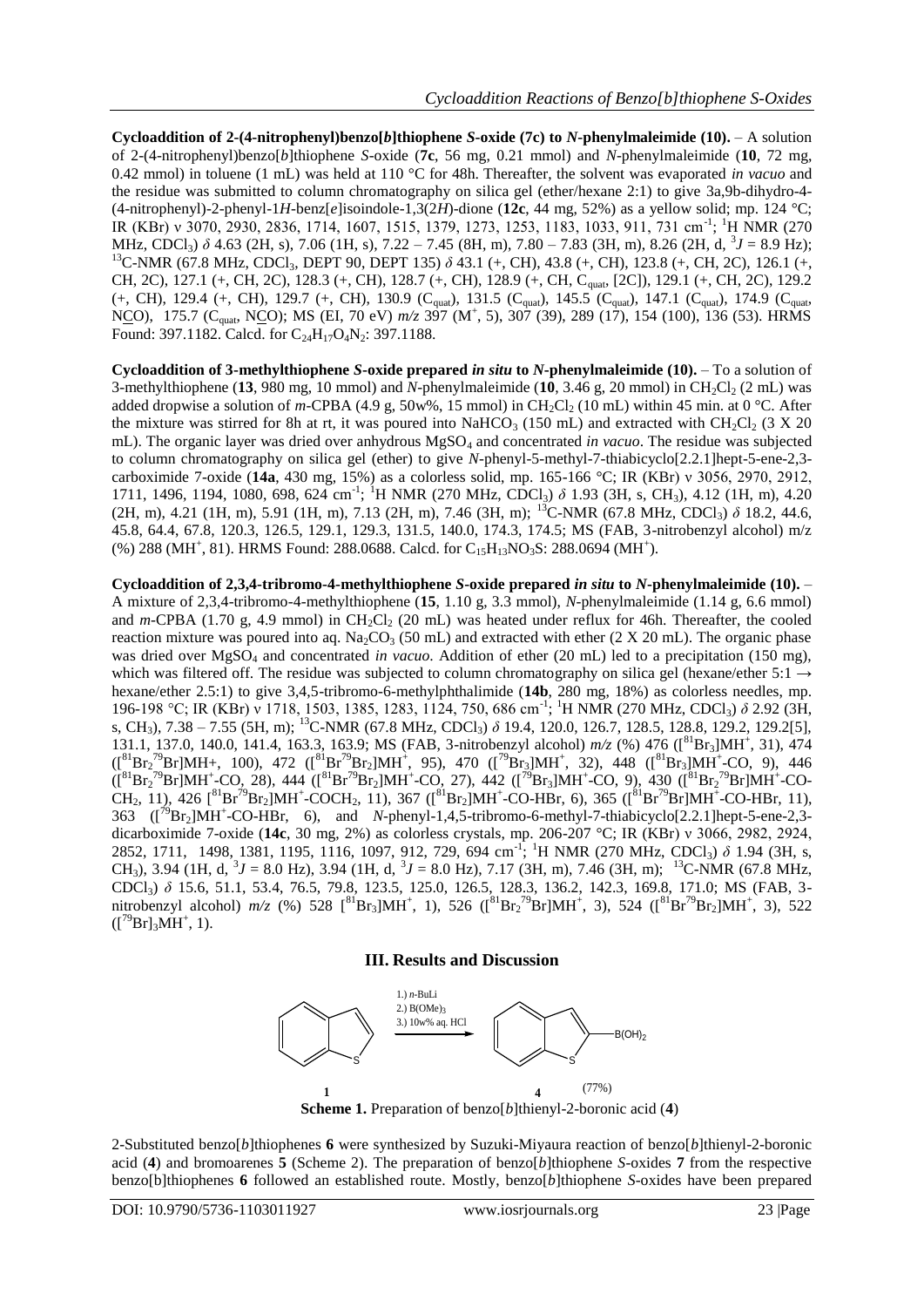from benzo[*b*]thiophenes by oxidation, where it is important to avoid over-oxidation to the respective benzo[*b*]thiophene *S*,*S*-dioxides. This can be achieved by using the oxidizing reagents  $H_2O_2$  -  $CF_3CO_2H$  [4,20], H2O<sup>2</sup> – AcOH [6], H2O<sup>2</sup> – SeO2[6], dimethyldioxirane (DMD, albeit in low yields), oxaziridines [6], Bu*<sup>t</sup>*OCl – MeOH [21,22] or by using enzymatic oxidation (*P. putida* UV4) [23]. In the present case, the benzo[b]thiophenes 6 were oxidized to the benzo[b]thiophene *S*-oxides 7 with *m*-CPBA-BF<sub>3</sub> Et<sub>2</sub>O (Scheme 3), under conditions also used by our group to oxidize thiophenes to thiophene *S*-oxides [24,25]. 2-<br>Methylbenzo[*b*]thiophene *S*-oxide (7**d**), 2-(4-nitrophenyl)benzo[*b*]thiophene *S*-oxide (7c), 2-(4-Methylbenzo[*b*]thiophene *S*-oxide (**7d**), 2-(4-nitrophenyl)benzo[*b*]thiophene *S*-oxide (**7c**), 2-(4 tolylbenzo[*b*]thiophene *S*-oxide (**7a**) and 2-(4-methoxyphenyl)benzo[*b*]thiophene *S*-oxide (**7b**) could be obtained in acceptable yield. The benzo[*b*]thiophene *S*-oxides **7** are solids and stable over an extended period of time. They should kept away from light, because as is in the case of thiophene *S*-oxides [26], photoirradiation can lead to deoxygenation to revert the compounds back to the benzo[*b*]thiophenes **6**.



**Scheme 2.** Preparation of 2-arylbenzo[*b*]thiophenes **6** by Suzuki-Miyaura reaction



The benzo[*b*]thiophene *S*-oxides **7**, thus prepared, were subjected to formal Diels-Alder type [4+2] cycloaddition reactions with the electron-poor alkynes dibenzoylacetylene (**8b**), dimethyl acetylenedicarboxylate (**8b**), and ethylpropioplate (**8c**) and with alkene *N*-phenylmaleimide (**10**). The reaction with alkynes leads to substituted naphthalenes **9**, the reaction with N-phenylmaleimide (**10**) to either 3a,9b-dihydro-2-phenyl-1*H*benz[*e*]isoindole-1,3(2*H*)-diones (**12b**/**12c**) alone or in a mixture of 2-phenyl-1*H*-benz[*e*]isoindole-1,3(2*H*) diones such as **12a**, albeit only in fair yield. Here, the driving force of the extrusion of the SO-bridge formed in the primary cycloadduct is the reformation of the aromatic system in **12**. This stands in juxtaposition to the cycloaddition of other-wise substituted thiophene *S*-oxides where the 7-thiabicyclo[2.2.1]heptane *S*-oxides, eg/ **14a** and **14c**, formed as primary cycloadducts, are quite stable [24,25]. Two formerly unpublished examples are shown here, albeit where the thiophene *S*-oxide is produced *in situ*. Therefore, the yields of the cycloadducts are low, however, it can be seen that in the case of the thiophene *S*-oxides electron withdrawing substituents seem to facilitate SO extrusion from the primary cycloadduct. For comparison, benzo[*b*]thiophene *S*,*S*-dioxides such as the benzo[*b*]thiophene *S*,*S*-dioxide are worse dienes, preferring their role as enes in Diels-Alder- [9,27] and [3+2]-cycloaddition reactions [28].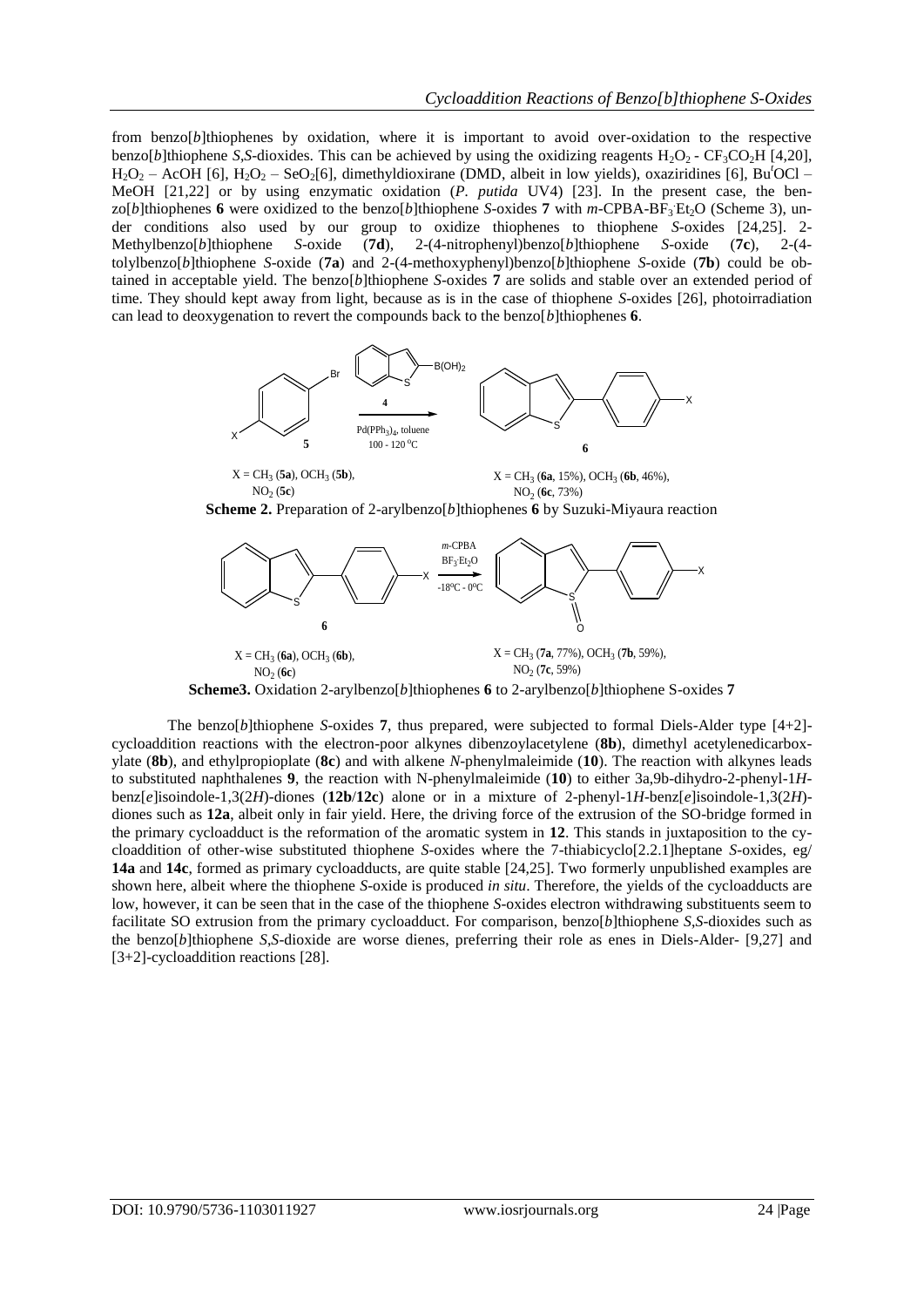

**Scheme5.** Cycloaddition of 2-methylbenzo[*b*]hiophene *S*-oxide (**7d**) with N-phenylmaleimide (**10**)

Lastly, in the aromatization of **12b** to **12a** the released "SO" species may play a role [29] to abstract two H-atoms to form the equally transient and reasonably reactive "H<sub>2</sub>SO" [30]. The yields in the cycloaddition reactions above are fair, with the deoxygenated benzo[*b*]thiophene often in evidence. In the case of the reaction of **7d** with ethyl propiolate (**8c**), only one regioisomeric cycloadduct could be detected, namely ethyl 3 methylnaphthalene-1-carboxylate (**9c**), the identity could be ascertained by comparison in the literature [18], with **9c** prepared via a different route. One reason for the regioselectivity could be secondary pi-pi interactions between the ester functionality of the ethyl propiolate and the aromatic system of the benzo[*b*]thiophene *S*oxide.

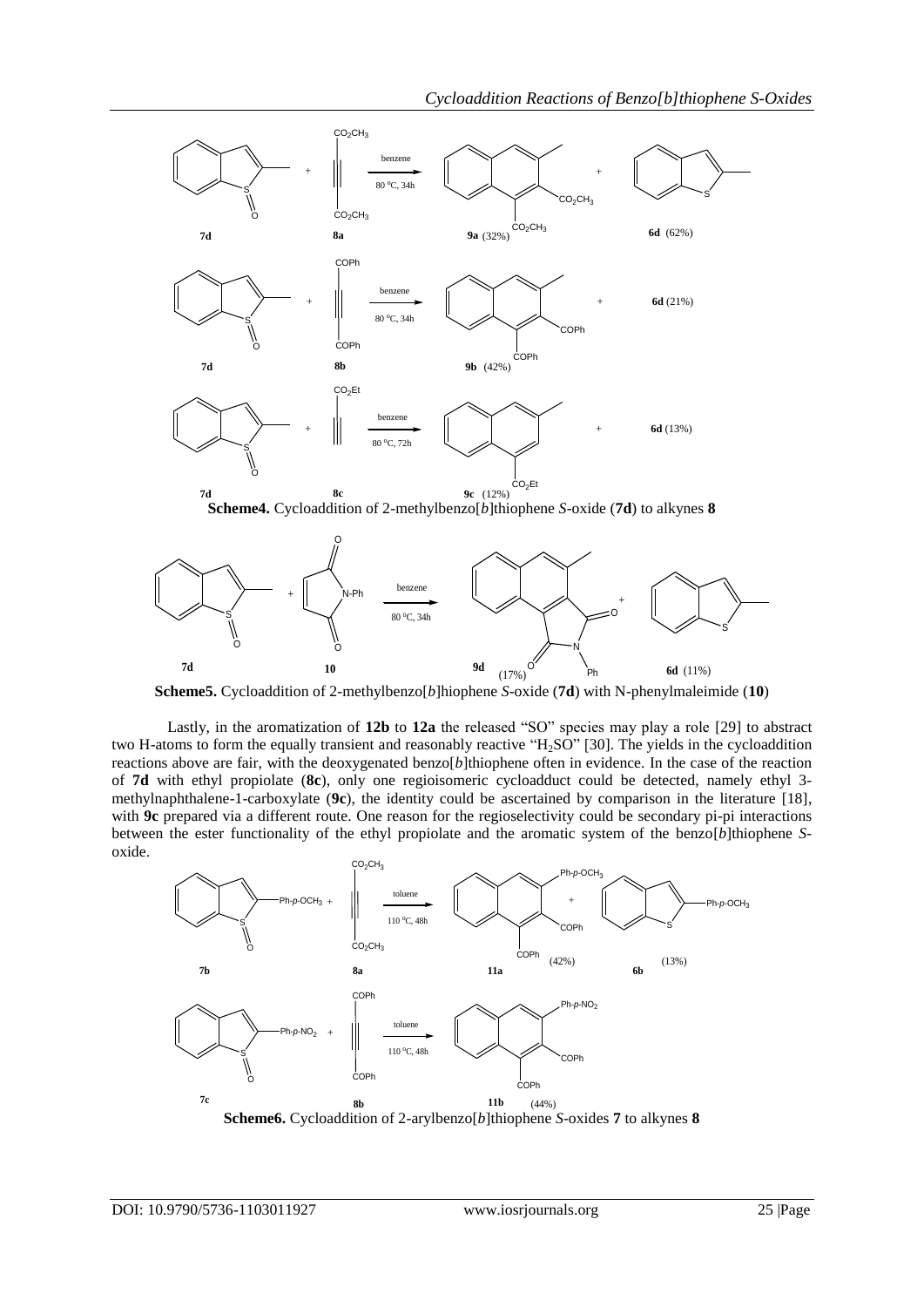

Ph **Scheme7.** Cycloaddition of 2-arylbenzo[*b*]thiophene *S*-oxides **7** to *N*-phenylmaleimide **(10)**



**Schem8.** Cycloaddition of thiophene *S*-oxides prepared in situ to *N*-phenylmaleimide (**10**).

#### **IV. Conclusion**

A number of 2-substituted benzo[*b*]thiophenes **6** were prepared by Suzuki-Miyaura reaction, with ben $z \circ [b]$ thienyl-2-boronic acid (4) as reagent. The 2-substituted benzo[b]thiophenes **6** were oxidized to the respective benzo[*b*]thiophene *S*-oxides **7** with *m*-CPBA.BF3. Formal [4+2]-cycloaddition of the benzo[*b*]thiophene *S*oxides **7** with alkynes **8** and with *N*-phenylmaleimide (**10**) gave substituted naphthalenes **9** and 2-phenyl-1*H*benz[*e*]isoindole-1,3(2*H*)-diones **12**, respectively.

#### **References**

- [1] T. Thiemann, K. Arima, K. Kumazoe, and S. Mataka, Benzothiophene-*S*-oxides an overview, Reports of the Institute of Advanced Material Study, *14*, 2000, 139-142; Chem. Abstr., *134,* 2001, 326318a.
- [2] F. Sagardia, J. J. Rigau, A. Martinez-Lahoz, F. Fuentes, C. Lopez, and W. Flores, Degradation of benzothiophene and related compounds by a soil Pseudomonas in an oil-aqueous environment, Applied Microbiology, *29*, 1975, 722-725.
- [3] P. Martin and A. Mendez, Mechanisms of gasoline deposit formation in engine induction systems. Characterization of product reaction between benzothiophene oxides and benzothiophenes, Petroleum Science and Technology, *15*, 1997, 1-15.
- [4] A. D. Palkowitz, A. L. Glasebrook, K. J. Trasher, K. L. Hauser, L. L. Short, D. L. Philipps, B. S. Muehl, M. Sato, P. K. Shetler, G. J. Cullinan, T. R. Pell, and H. U. Bryant, Discovery and synthesis of [6-hydroxy-3-[4-[2-(1-piperidinyl)ethoxy]phenoxy]-2-(4 hydroxyphenyl)]benzo[*b*]thiophene, Journal of Medicinal Chemistry, *40*, 1997, 1407-1416.
- [5] H. J. Shrives, J. A. Fernandez-Salas, C. Hedtke, A. P. Pulis and D. J. Procter, Regioselective synthesis of C-3 alkylated and arylated benzothiophenes, Nature Communications, *8*, 2012, 14801.
- [6] D. H. Boschelli, J. B. Kramer, S. S. Khatana, R. J. Sorenson, D. T. Connor, M. A. Ferin, C. D. Wright, M. E. Lesch, K. Imre, G. C. Okonkwo, D. J. Schrier, M. C. Conroy, E. Ferguson, J. Woelle, and U. Saxena, Inhibition of E-selectin-mediated, ICAM-1 mediated, and VCAM-1-mediated cell-adhesion by benzo[b]thiophene-carboxamides, benzofuran-carboxamides, indole-, and naphthalene-2-carboxamides – identification of PD-144795 as an anti-inflammatory agent, Journal of Medicinal Chemistry, *38*, 1995, 4597- 4614.
- [7] T. Gilkerson and I. J. Gilmore (Shell Internationale Research Maatschappij B.V.), 3-Phenylbenzo[*b*]thiophenes as pesticidal compounds, Eur. Pat. Appl. 526951, 1993; Chem. Abstr., *119*, 1993, 8673t.